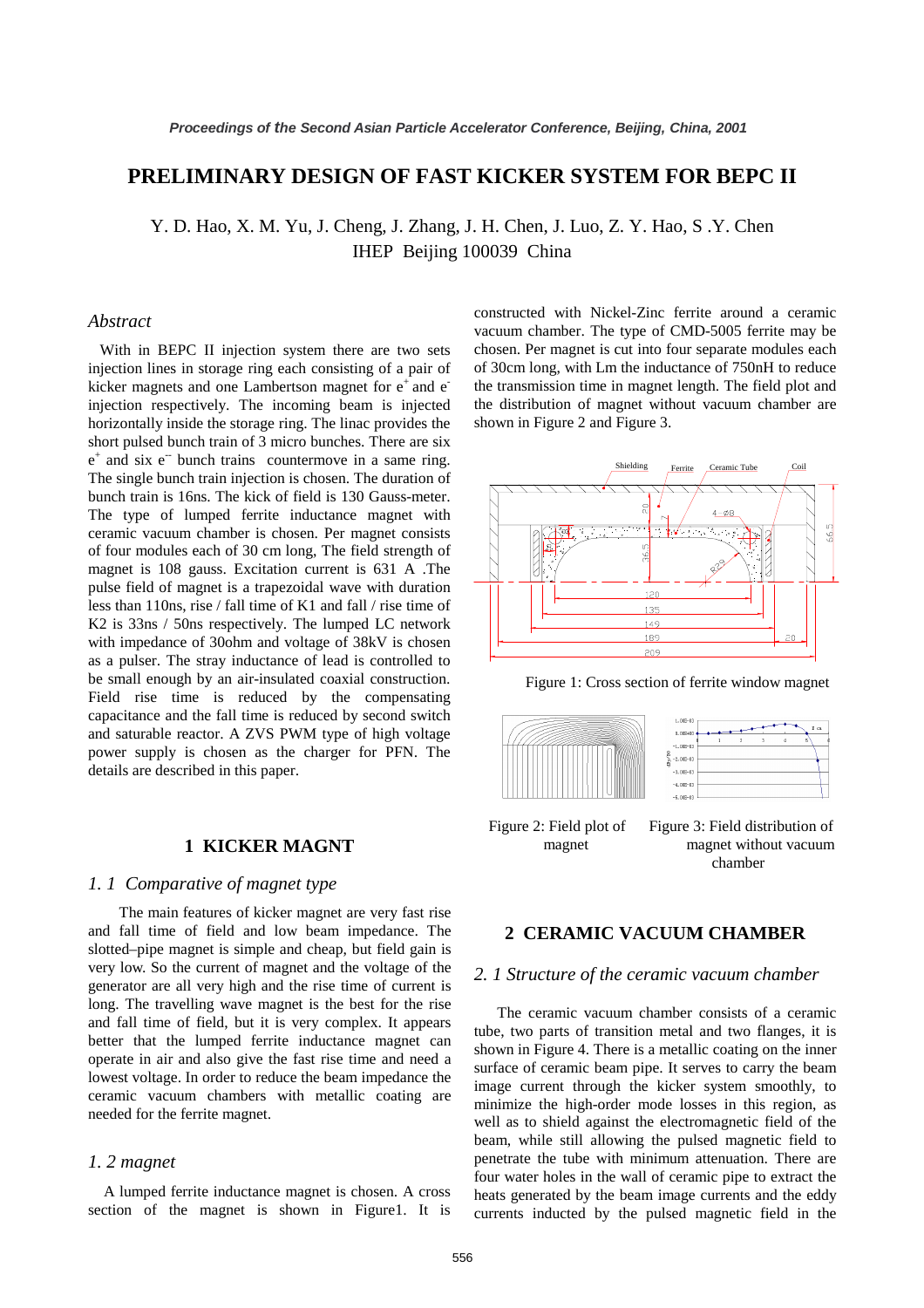coating. The ceramic pipe is also hit by synchrotron light. The most dangerous regions are at the transition metal of both ends of ceramic pipe shown in Figure 4. Masks are used to obstruct the synchrotron lights to protect the transition metal parts.



Figure 4: The diagram of ceramic vacuum chamber

#### *2.2 Calculations of coating*

The calculated results of power dissipation due to image currents and eddy currents are shown in Figure 5. The optimum resistivity of coating is about  $0.235\Omega$ /sq from the point of view of power loss. But the field penetration time through the coating  $\tau$  is 130ns, because the resistivity is low. In this case, the field rise and fall time will be too long.



Figure 5: The calculated results of power density of loss in the coating of ceramic chamber

The penetration time  $\tau$  is related to  $R_{sq}$ , the surface resistivity of the coating.

$$
\tau = \frac{\mu_0 r}{2R_{sq}} = 6.28 \,\text{[ns] } r \,\text{[cm]} / R_{sq} \,\text{[}\Omega\text{/sq\text{]}
$$

Here *r* is the equivalent radius of ceramic chamber.  $R_{sq}$ depending on the material and thickness of coating. For example, assuming that Titanium is chosen as coating material. The calculated results are listed in Table 1.

| raone i canoniarea results of countries. |       |        |        |         |
|------------------------------------------|-------|--------|--------|---------|
| $R_{sa}$ ( $\Omega$ /sq)                 | 0.235 |        | 3.05   | 6.1     |
| $\tau$ (ns)                              | 130   | 30.6   | 10     | 5.02    |
| $t_c$ (µm)                               | 1.68  | 0.42   | 0.1377 | 0.06885 |
| $P_{id}$ (w/cm <sup>2</sup> )            | 0.019 | 0.0766 | 0.234  | 0.46716 |
| $P_{ed}$ (w/cm <sup>2</sup> )            | 0.009 | 0.0023 | 0.0008 | 0.0004  |
| $P_t(w)$                                 | 50    | 181    | 538    | 1073    |
| $Q$ l/min                                | 0.15  | 0.52   | 1.5    | 3.1     |

Table 1 Calculated results of coating.

 $\tau$  is penetration time,  $t_c$  is thickness of coating,

*Pid* is power density due to image currents, *Ped* is power density due to eddy currents,  $P_t$  is total power of loss, *Q* is volume of cooling water.

The influence of the resistivity of the coating on the pulse shape is shown in Figure 6. If the resistivity  $R_{sq}$  is chosen to be  $6\Omega$ /sq.  $\tau$  is about 5ns. The requirement of field rise time can be met. The sum of power dissipation is about 1073W each ceramic tube. This volume seems very high. The longitudinally striped coating is adoped. In this case, the problem of field rise time and dissipation power both can be solved.



Figure 6: Influence of resistivity of coating for field shape

#### **3 PULSE GENERATOR**

A Pulse forming network with  $n_c$  cells and with  $L_c$  and  $C_c$  the cell inductance and capacitance respectively, the pulse duration is

$$
T_0 = 2n_c\sqrt{L_cC_c}
$$

If the pulsed field waveform is a trapezoidal shape, then  $n_c$ >1. Since the pulse duration is short,  $L_c$  and  $C_c$  are all very small. The inductance of lead seems large compared with  $L_c$ . So, it is a tradition that the cables are employed as PFL for a short pulse.

We may consider lumped parameter for pulse forming network as another option. As the pulse duration of current is very short,  $C_c$  and  $L_c$  the capacitance and inductance per cell are all small. Since  $L_f=n_cL_c$  the total inductance of generator is also not very large, we may assume that  $L_t$  is provided by an air-insulated coaxial construction. The inductance and capacitance of the airinsulated coaxial body are:

$$
L = 2 \times 10^{-7} \times \ln(d_2/d_1) \times l_g \text{ (H)}
$$

$$
C = \frac{\varepsilon_r \cdot \varepsilon_0 \cdot l_g}{\log(d_2/d_1)} \text{ (F)}
$$

Where  $d_1$  and  $d_2$  are the inner and outer conductor diameters respectively and  $l<sub>s</sub>$  the length of coaxial